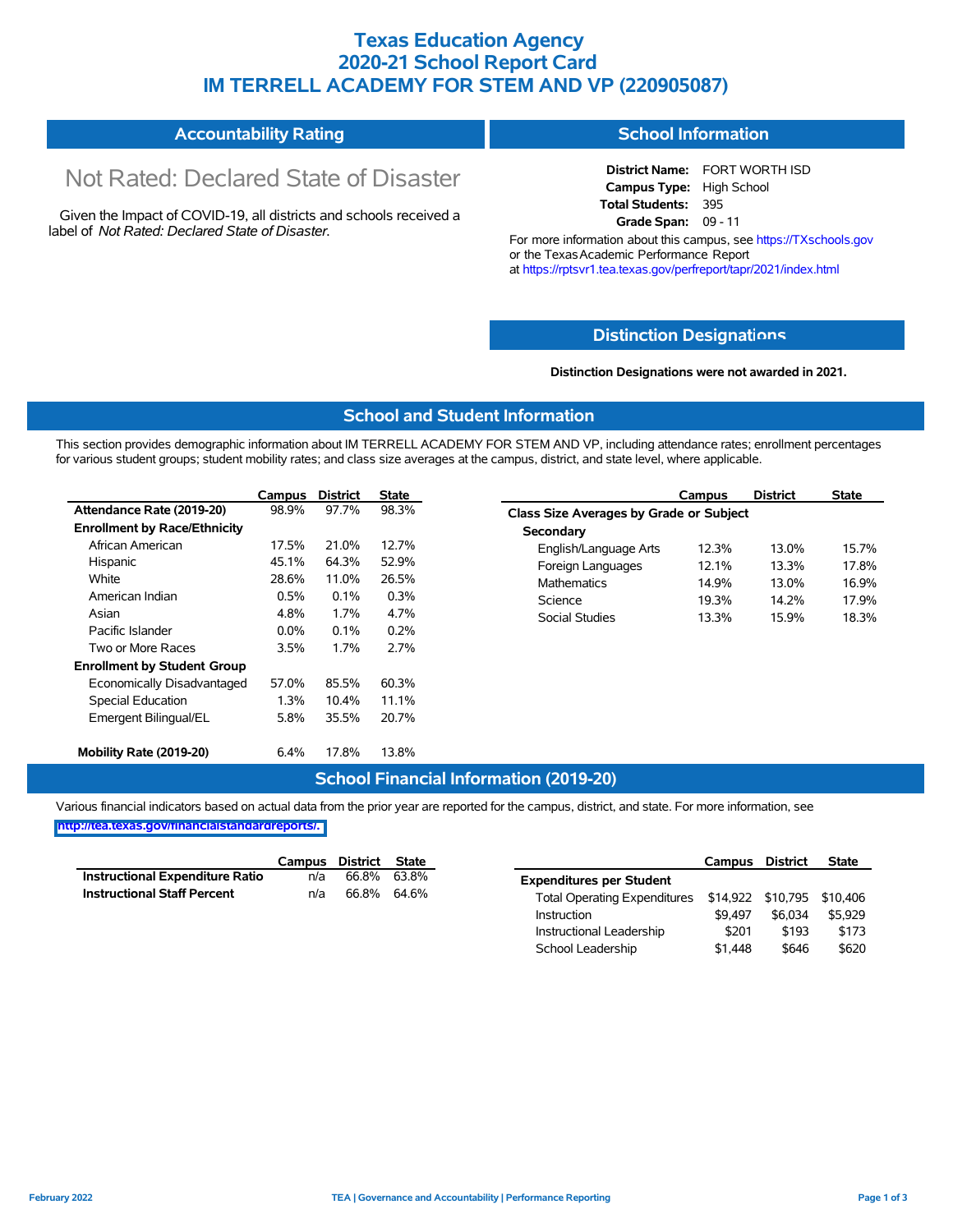# **Texas Education Agency 2020-21 School Report Card**

#### **STAAR Outcomes**

This section provides STAAR performance and outcomes. **Please note that due to the cancellation of spring 2020 STAAR administration due to the COVID-19 pandemic, 2019 results are shown.**

|                                                                                                            |      |              |          |      |                |        |        |                          |                          |                          | Two                      |               |
|------------------------------------------------------------------------------------------------------------|------|--------------|----------|------|----------------|--------|--------|--------------------------|--------------------------|--------------------------|--------------------------|---------------|
|                                                                                                            |      |              |          |      | <b>African</b> |        |        | American                 |                          | <b>Pacific</b>           | or<br><b>More</b>        | Econ          |
|                                                                                                            |      | <b>State</b> | District |      |                |        | White  | Indian                   | Asian                    | <b>Islander</b>          | Races                    | <b>Disadv</b> |
| Campus American Hispanic<br>STAAR Performance Rates at Approaches Grade Level or Above (All Grades Tested) |      |              |          |      |                |        |        |                          |                          |                          |                          |               |
| All Subjects                                                                                               | 2021 | 67%          | 50%      | 96%  | 89%            | 98%    | 96%    | $\ast$                   | 94%                      | $\overline{a}$           | 100%                     | 97%           |
|                                                                                                            | 2019 | 78%          | 67%      | 98%  | 97%            | 98%    | 98%    | $\overline{\phantom{a}}$ | 100%                     | $\overline{\phantom{a}}$ | 100%                     | 98%           |
| ELA/Reading                                                                                                | 2021 | 68%          | 54%      | 92%  | 77%            | 96%    | 95%    | $\ast$                   | 90%                      | $\blacksquare$           | 100%                     | 93%           |
|                                                                                                            | 2019 | 75%          | 64%      | 97%  | 96%            | 97%    | 97%    | $\overline{\phantom{a}}$ | 100%                     | $\overline{\phantom{a}}$ | 100%                     | 97%           |
| <b>Mathematics</b>                                                                                         | 2021 | 66%          | 44%      | 90%  | $\ast$         | $\ast$ | $\ast$ | $\overline{a}$           | $\overline{\phantom{a}}$ | ۰                        |                          | 88%           |
|                                                                                                            | 2019 | 82%          | 70%      | 100% | 100%           | 100%   | 100%   |                          | $\ast$                   |                          | $\ast$                   | 100%          |
| Science                                                                                                    | 2021 | 71%          | 53%      | 99%  | 100%           | 100%   | 96%    | $\ast$                   | $\ast$                   |                          | 100%                     | 100%          |
| <b>Social Studies</b>                                                                                      | 2021 | 73%          | 56%      | 100% | 100%           | 100%   | 100%   | $\overline{a}$           | $\ast$                   |                          | 100%                     | 100%          |
| STAAR Performance Rates at Meets Grade Level or Above (All Grades Tested)                                  |      |              |          |      |                |        |        |                          |                          |                          |                          |               |
| All Subjects                                                                                               | 2021 | 41%          | 25%      | 86%  | 65%            | 89%    | 92%    | $\ast$                   | 83%                      |                          | 100%                     | 83%           |
|                                                                                                            | 2019 | 50%          | 35%      | 90%  | 92%            | 90%    | 89%    | L,                       | 100%                     |                          | 90%                      | 86%           |
| ELA/Reading                                                                                                | 2021 | 45%          | 30%      | 83%  | 57%            | 85%    | 93%    | $\ast$                   | 80%                      | $\overline{a}$           | 100%                     | 79%           |
|                                                                                                            | 2019 | 48%          | 35%      | 91%  | 92%            | 90%    | 92%    | $\overline{\phantom{a}}$ | 100%                     | ٠                        | 88%                      | 87%           |
| Mathematics                                                                                                | 2021 | 37%          | 19%      | 50%  | $\ast$         | $\ast$ | $\ast$ | $\overline{\phantom{a}}$ | $\overline{\phantom{a}}$ |                          | $\overline{\phantom{a}}$ | 50%           |
|                                                                                                            | 2019 | 52%          | 35%      | 88%  | 92%            | 89%    | 79%    | $\overline{a}$           | $\ast$                   |                          | $\ast$                   | 83%           |
| Science                                                                                                    | 2021 | 44%          | 24%      | 84%  | 65%            | 89%    | 83%    | $\ast$                   | $\ast$                   | ۰                        | 100%                     | 84%           |
| <b>Social Studies</b>                                                                                      | 2021 | 49%          | 32%      | 96%  | 93%            | 97%    | 96%    | $\overline{a}$           | $\ast$                   | $\overline{a}$           | 100%                     | 94%           |
| STAAR Performance Rates at Masters Grade Level (All Grades Tested)                                         |      |              |          |      |                |        |        |                          |                          |                          |                          |               |
| All Subjects                                                                                               | 2021 | 18%          | 9%       | 36%  | 20%            | 30%    | 49%    | $\ast$                   | 44%                      | $\overline{\phantom{a}}$ | 58%                      | 27%           |
|                                                                                                            | 2019 | 24%          | 14%      | 28%  | 16%            | 26%    | 36%    | $\overline{\phantom{a}}$ | 25%                      | $\overline{\phantom{0}}$ | 50%                      | 18%           |
| ELA/Reading                                                                                                | 2021 | 18%          | 10%      | 19%  | 3%             | 11%    | 31%    | $\ast$                   | 40%                      | $\overline{a}$           | 40%                      | 13%           |
|                                                                                                            | 2019 | 21%          | 12%      | 25%  | 4%             | 24%    | 36%    | $\blacksquare$           | 17%                      | ۰                        | 50%                      | 14%           |
| Mathematics                                                                                                | 2021 | 18%          | 7%       | 30%  | $\ast$         | $\ast$ | $\ast$ | $\overline{a}$           | $\overline{\phantom{a}}$ | $\blacksquare$           | $\overline{\phantom{a}}$ | 25%           |
|                                                                                                            | 2019 | 26%          | 15%      | 36%  | 38%            | 32%    | 36%    | $\overline{a}$           | $\ast$                   |                          | $\ast$                   | 30%           |
| Science                                                                                                    | 2021 | 20%          | 7%       | 27%  | 12%            | 18%    | 52%    | $\ast$                   | $\ast$                   | $\overline{a}$           | 43%                      | 16%           |
| <b>Social Studies</b>                                                                                      | 2021 | 29%          | 14%      | 71%  | 67%            | 64%    | 85%    |                          | $\ast$                   | $\overline{a}$           | 86%                      | 61%           |
| <b>STAAR Assessment Participation (All Grades Tested)</b>                                                  |      |              |          |      |                |        |        |                          |                          |                          |                          |               |
| All Subjects                                                                                               | 2021 | 88%          | 94%      | 100% | 100%           | 100%   | 100%   | $\ast$                   | 100%                     |                          | 100%                     | 100%          |
|                                                                                                            | 2019 | 99%          | 99%      | 100% | 100%           | 100%   | 100%   | $\overline{a}$           | 100%                     | $\blacksquare$           | 100%                     | 100%          |
| ELA/Reading                                                                                                | 2021 | 89%          | 94%      | 100% | 100%           | 100%   | 100%   | $\ast$                   | 100%                     | $\blacksquare$           | 100%                     | 100%          |
|                                                                                                            | 2019 | 99%          | 100%     | 100% | 100%           | 100%   | 100%   | $\overline{\phantom{a}}$ | 100%                     | $\blacksquare$           | 100%                     | 100%          |
| <b>Mathematics</b>                                                                                         | 2021 | 88%          | 95%      | 100% | $\ast$         | $\ast$ | $\ast$ |                          |                          |                          | $\overline{\phantom{a}}$ | 100%          |
|                                                                                                            | 2019 | 100%         | 100%     | 100% | 100%           | 100%   | 100%   |                          | $\ast$                   |                          | $\ast$                   | 100%          |

- Indicates there are no students in the group.<br>\* Indicates results are masked due to small numbers to protect student confidentiality.<br>n/a Indicates data reporting is not applicable for this group.